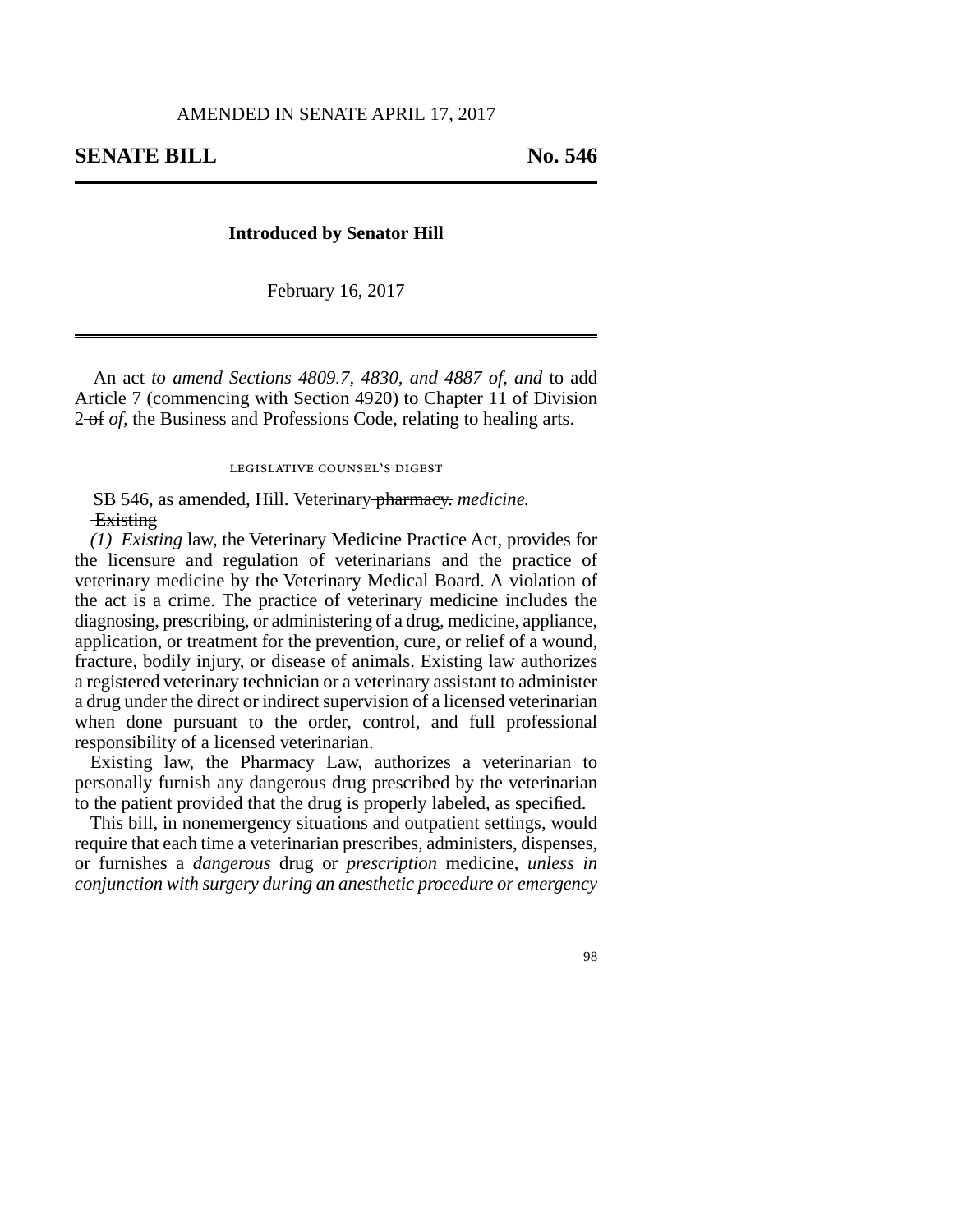*services*, the veterinarian offer to provide the client with counseling and pharmaceutical literature prepared by the pharmaceutical laboratory or a brief handout prepared by the veterinarian, as specified. *a consultation that includes specified information. The bill would further require a veterinarian to provide along with the consultation pharmaceutical literature or written information, when available, if requested by the client.* The bill would authorize the counseling, literature, or handout to be provided by *a veterinarian to delegate the task of providing the consultation and literature or written information to* a registered veterinary technician or veterinary assistant who is employed by and working under the supervision of the veterinarian. Under specified circumstances, the bill would limit the liability of the veterinarian and the authorized representative for the information in the literature or handout and would require the client to be provided with a printed disclaimer explaining that limitation on liability. In every veterinary practice, the bill would require a poster in specified languages notifying clients about specified consumer rights and the counseling, *consultation,* literature, and handout requirements. Because the violation of these requirements would be a crime, the bill would impose a state-mandated local program.

*(2) The Veterinary Medicine Practice Act requires the Veterinary Medical Board to make every effort to inspect at least 20% of veterinary premises on an annual basis.*

*This bill would instead require the board to inspect at least 20% of veterinary premises on an annual basis and also inspect all new veterinary premises within one year of being issued a premises permit.*

*(3) Under existing law, certain veterinarians and other persons are exempt from the Veterinary Medicine Practice Act. Under existing law, these exempt persons include students in the School of Veterinary Medicine of the University of California or the College of Veterinary Medicine of the Western University of Health Sciences who participate in diagnosis and treatment as part of their educational experience, as specified.*

*This bill would additional exempt students of an American Veterinary Medical Association Council on Education accredited veterinary medical program who participate, as part of their formal curriculum, in diagnosis and treatment with direct supervision or in surgery with immediate supervision and who meet other specified requirements. For purposes of both this exemption and the exemption described above, the bill would also require a memorandum of understanding containing*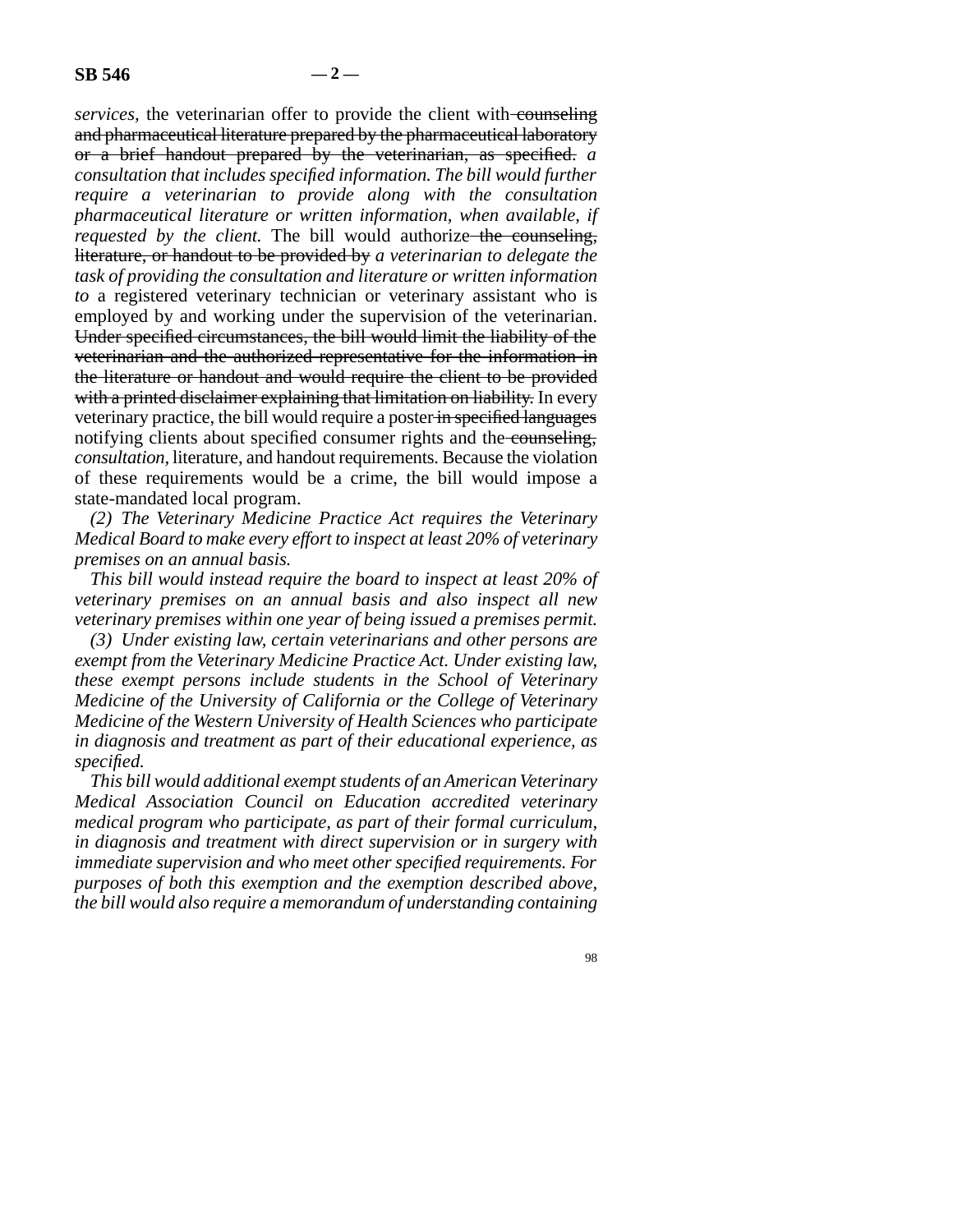*specified terms to be in place between the accredited veterinary program and any off-campus or distributive site that provides the formal curriculum.*

*(4) The Veterinary Medicine Practice Act allows a person whose license or registration has been surrendered while under investigation, revoked or who has been placed on probation to petition the Veterinary Medical Board for reinstatement for modification of penalty after a period of not less than one year has elapsed from the effective date of the decision ordering the disciplinary action.*

*This bill would extend that period to 3 years for petitions for reinstatement of a surrendered or revoked license and would extend that period to 2 years for petitions for early termination or modification of probation, unless otherwise authorized by the board in the revocation or surrender order or order imposing probation.*

 $\left(3\right)$ 

*(5)* The California Constitution requires the state to reimburse local agencies and school districts for certain costs mandated by the state. Statutory provisions establish procedures for making that reimbursement.

This bill would provide that no reimbursement is required by this act for a specified reason.

Vote: majority. Appropriation: no. Fiscal committee: yes. State-mandated local program: yes.

*The people of the State of California do enact as follows:*

## 1 SECTION 1. This act may be known as Lizzie's Law.

2 *SECTION 1. Section 4809.7 of the Business and Professions* 3 *Code is amended to read:* 

4 4809.7. The board shall establish a regular inspection program 5 that will provide for random, unannounced inspections. The board

6 shall make every effort to inspect at least 20 percent of veterinary

line 7 premises on an annual basis. *basis and shall also inspect all new*

line 8 *veterinary premises within one year of being issued a premises*

9 *permit pursuant to Sections 4853 and 4853.1.* 

10 *SEC. 2. Section 4830 of the Business and Professions Code is* 11 *amended to read:* 

12 4830. (a) This chapter does not apply to:

13 (1) Veterinarians while serving in any armed branch of the

14 military service of the United States or the United States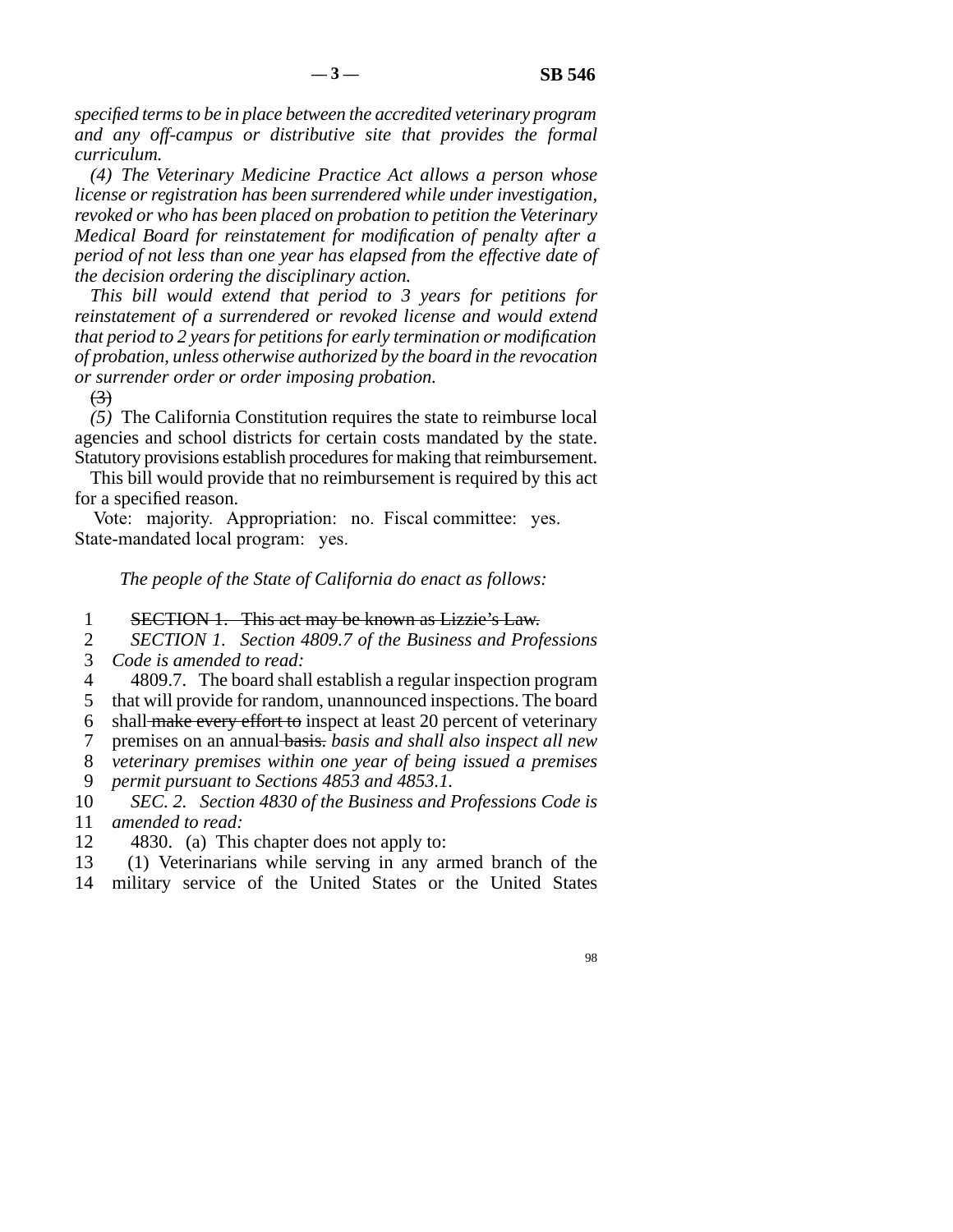line 1 Department of Agriculture while actually engaged and employed

2 in their official capacity.<br>3 (2) Veterinarians hold  $(2)$  Veterinarians holding a current, valid license in good 4 standing in another state or country who provide assistance to a 5 California licensed veterinarian and attend on a specific case. The line 6 California licensed veterinarian shall maintain a valid 7 veterinarian-client-patient relationship. The veterinarian providing 8 the assistance shall not establish a veterinarian-client-patient 9 relationship with the client by attending the case or at a future time 10 and shall not practice veterinary medicine, open an office, appoint 11 a place to meet patients, communicate with clients who reside 12 within the limits of this state, give orders, or have ultimate authority 13 over the care or primary diagnosis of a patient that is located within

14 this state.

15 (3) Veterinarians called into the state by a law enforcement 16 agency or animal control agency pursuant to subdivision (b).

17 (4) *(A)* Students in the School of Veterinary Medicine of the 18 University of California or the College of Veterinary Medicine of 19 the Western University of Health Sciences who participate in 20 diagnosis and treatment as part of their educational experience, 21 including those in off-campus educational programs under the 22 direct supervision of a licensed veterinarian in good standing, as 23 defined in paragraph (1) of subdivision (b) of Section 4848, 24 appointed by the University of California, Davis, or the Western 25 University of Health Sciences. University of Health Sciences.

 line 26 *(B) Students of an American Veterinary Medical Association* Council on Education accredited veterinary medical program who 28 *participate, as part of their formal curriculum, in diagnosis and* 29 *treatment with direct supervision or in surgery with immediate*  line 30 *supervision. The student must have prior training in these activities* line 31 *as part of the formal curriculum and supervision must be by a* line 32 *California licensed veterinarian in good standing, as defined in* 33 *paragraph (1) of subdivision (b) of Section 4848.* 

line 34 *(C) For the purposes of subparagraphs (A) and (B), where an*

35 off-campus or distributive site provides the formal curriculum, a line 36 *memorandum of understanding between the accredited veterinary*

line 37 *medical program and the off-campus or distributive site must be*

38 *in place that provides for all of the following:* 

 line 39 *(i) A written description of the educational objectives expected* line 40 *to be achieved at the site.*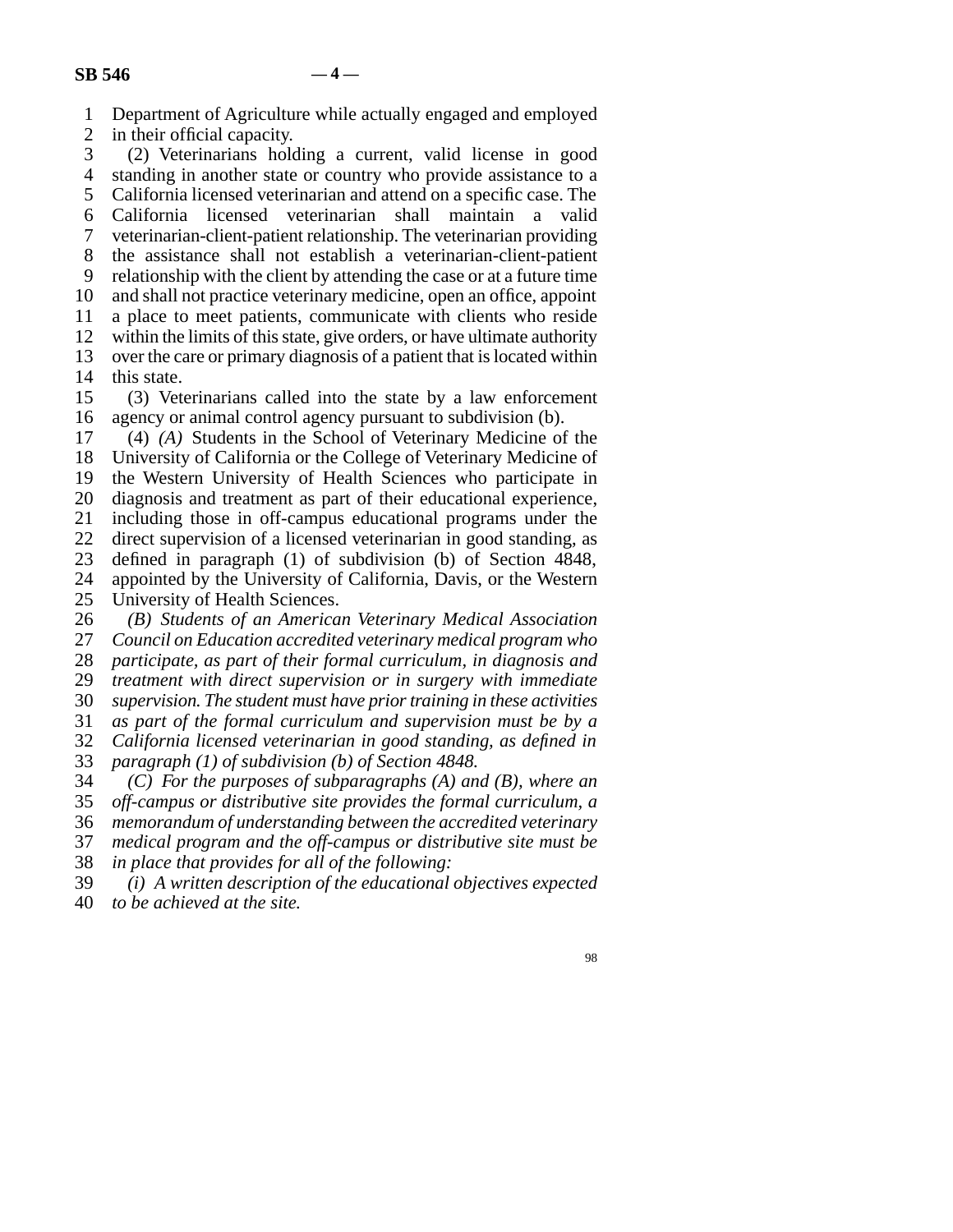line 1 *(ii) An annual review conducted by the accredited veterinary* 2 *medical program of the off-campus site to ensure that the*  line 3 *educational program is being delivered in accordance with the* line 4 *memorandum of understanding to ensure that the formal* line 5 *curriculum, clinical training, or both, is appropriate.*

 line 6 *(iii) A mechanism for assessing training outcomes of the* 7 *educational process.* 

8 (5) A veterinarian who is employed by the Meat and Poultry 9 Inspection Branch of the California Department of Food and 10 Agriculture while actually engaged and employed in his or her 11 official capacity. A person exempt under this paragraph shall not 12 otherwise engage in the practice of veterinary medicine unless he 13 or she is issued a license by the board. 14 (6) Unlicensed personnel employed by the Department of Food

15 and Agriculture or the United States Department of Agriculture 16 when in the course of their duties they are directed by a veterinarian 17 supervisor to conduct an examination, obtain biological specimens, 18 apply biological tests, or administer medications or biological 19 products as part of government disease or condition monitoring, 20 investigation, control, or eradication activities.

21 (b) (1) For purposes of paragraph (3) of subdivision (a), a 22 regularly licensed veterinarian in good standing who is called from 23 another state by a law enforcement agency or animal control 24 agency, as defined in Section 31606 of the Food and Agricultural<br>25 Code, to attend to cases that are a part of an investigation of an Code, to attend to cases that are a part of an investigation of an 26 alleged violation of federal or state animal fighting or animal 27 cruelty laws within a single geographic location shall be exempt 28 from the licensing requirements of this chapter if the law 29 enforcement agency or animal control agency determines that it 30 is necessary to call the veterinarian in order for the agency or 31 officer to conduct the investigation in a timely, efficient, and 32 effective manner. In determining whether it is necessary to call a 33 veterinarian from another state, consideration shall be given to the 34 availability of veterinarians in this state to attend to these cases. 35 An agency, department, or officer that calls a veterinarian pursuant

36 to this subdivision shall notify the board of the investigation.

37 (2) Notwithstanding any other provision of this chapter, a 38 regularly licensed veterinarian in good standing who is called from 39 another state to attend to cases that are a part of an investigation

40 described in paragraph (1) may provide veterinary medical care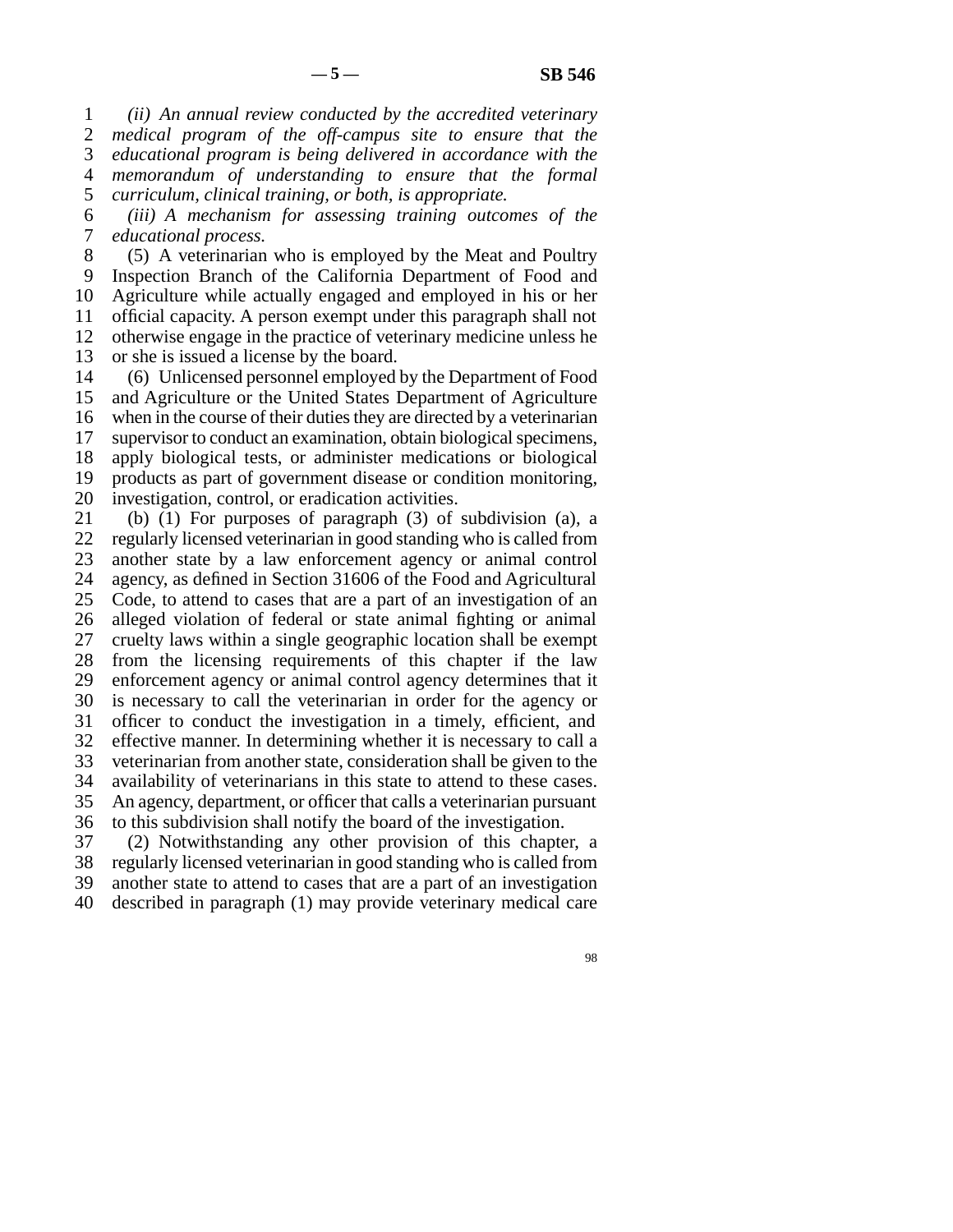1 for animals that are affected by the investigation with a temporary

2 shelter facility, and the temporary shelter facility shall be exempt<br>3 from the registration requirement of Section 4853 if all of the

from the registration requirement of Section 4853 if all of the 4 following conditions are met:

5 (A) The temporary shelter facility is established only for the 6 purpose of the investigation.

 line 7 (B) The temporary shelter facility provides veterinary medical 8 care, shelter, food, and water only to animals that are affected by 9 the investigation.

10 (C) The temporary shelter facility complies with Section 4854.

11 (D) The temporary shelter facility exists for not more than 60

12 days, unless the law enforcement agency or animal control agency 13 determines that a longer period of time is necessary to complete 14 the investigation.

15 (E) Within 30 calendar days upon completion of the provision 16 of veterinary health care services at a temporary shelter facility 17 established pursuant to this section, the veterinarian called from 18 another state by a law enforcement agency or animal control agency 19 to attend to a case shall file a report with the board. The report 20 shall contain the date, place, type, and general description of the 21 care provided, along with a listing of the veterinary health care

22 practitioners who participated in providing that care.<br>23 (c) For purposes of paragraph  $(3)$  of subdivision  $(3)$ (c) For purposes of paragraph  $(3)$  of subdivision (a), the board 24 may inspect temporary facilities established pursuant to this 25 section. section.

26 *SEC. 3. Section 4887 of the Business and Professions Code is* 27 *amended to read:* amended to read:

28 4887. (a) (1) A person whose license or registration has been 29 revoked or who has been placed on probation may petition the

30 board for reinstatement or modification of penalty including

31 modification or termination of probation after a period of not less

32 than one year *as prescribed below* has elapsed from the effective

33 date of the decision ordering the disciplinary action. The petition

 line 34 shall state such facts as may be required by the board. *The period* 35 *shall be as follows:* 

 line 36 *(A) At least three years for reinstatement of a surrendered or* 37 *revoked license.* 

line 38 *(B) At least two years for early termination or modification of*

39 *probation of three years or more.*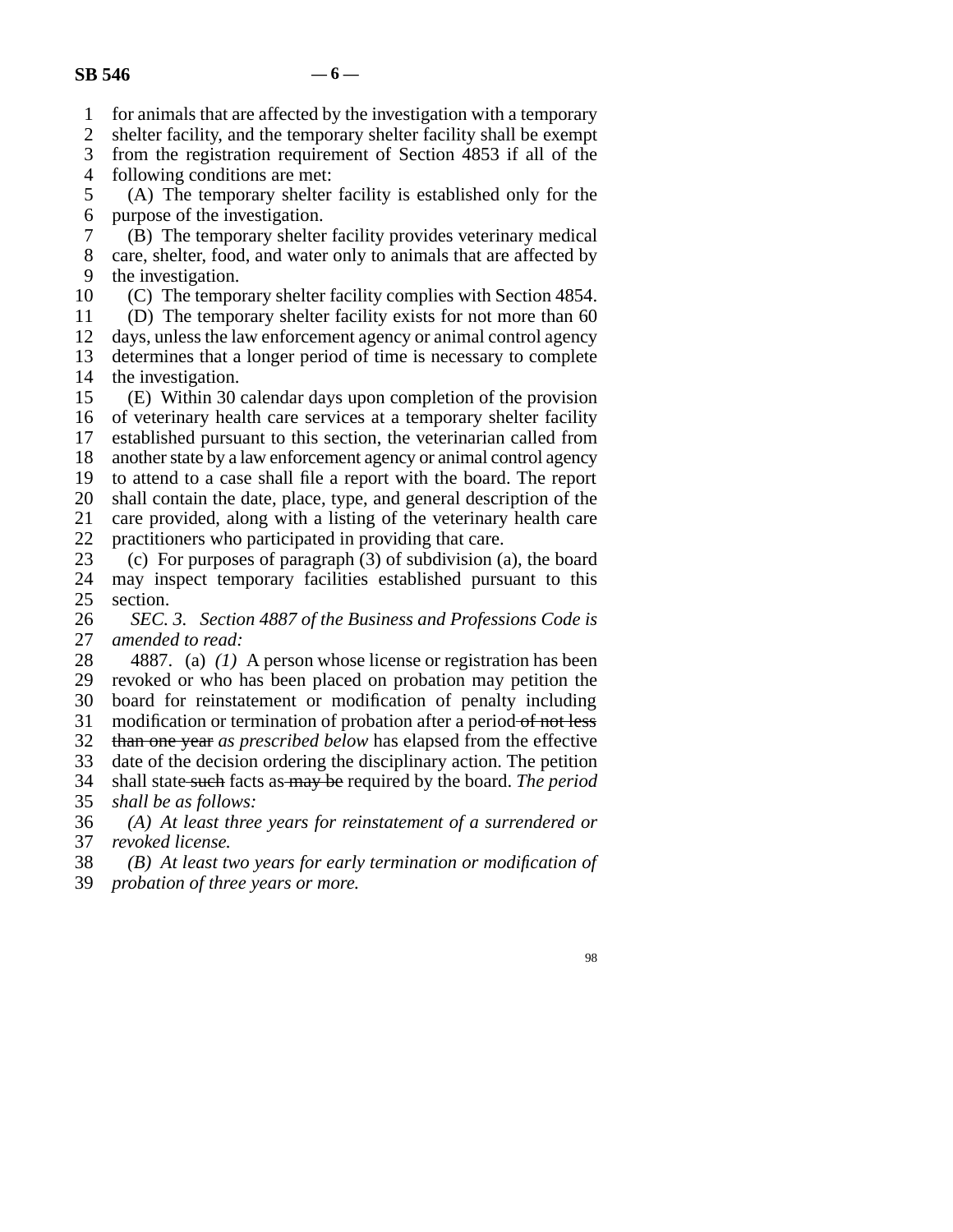line 1 *(C) At least one year for modification of a condition or* 2 *termination of probation of less than three years.* 

 line 3 *(2) The board may, upon a showing of good cause, specify in a* line 4 *revocation order, a surrender order, or an order imposing* 5 *probation of more than three years that the person may petition*  line 6 *the board for reinstatement or modification or termination of* 7 *probation after one year.* 

8 (b) The petition shall be accompanied by at least two verified 9 recommendations from veterinarians licensed by the board who 10 have personal knowledge of the activities of the petitioner since 11 the disciplinary penalty was imposed. The petition shall be heard 12 by the board. The board may consider all activities of the petitioner 13 since the disciplinary action was taken, the offense for which the 14 petitioner was disciplined, the petitioner's activities since the 15 license or registration was in good standing, and the petitioner's 16 rehabilitation efforts, general reputation for truth, and professional 17 ability. The hearing may be continued from time to time as the 18 board finds necessary.

19 (c) The board reinstating the license or registration or modifying 20 a penalty may impose terms and conditions as it determines 21 necessary. To reinstate a revoked license or registration or to 22 otherwise reduce a penalty or modify probation shall require a 23 vote of five of the members of the board.

24 (d) The petition shall not be considered while the petitioner is 25 under sentence for any criminal offense, including any period under sentence for any criminal offense, including any period 26 during which the petitioner is on court-imposed probation or parole. 27 The board may deny without a hearing or argument any petition 28 filed pursuant to this section within a period of two years from the 29 effective date of the prior decision following a hearing under this 30 section. 31 SEC. 2.

 line 32 *SEC. 4.* Article 7 (commencing with Section 4920) is added 33 to Chapter 11 of Division 2 of the Business and Professions Code, 34 to read:

 $35$ 

37

36 **Article 7. Pharmacy** 

38 4920. (a)  $\left(1\right)$ -In addition to complying with the labeling 39 requirements described in Section 4076 pursuant to Section 4077, 40 in nonemergency situations and outpatient settings, each time a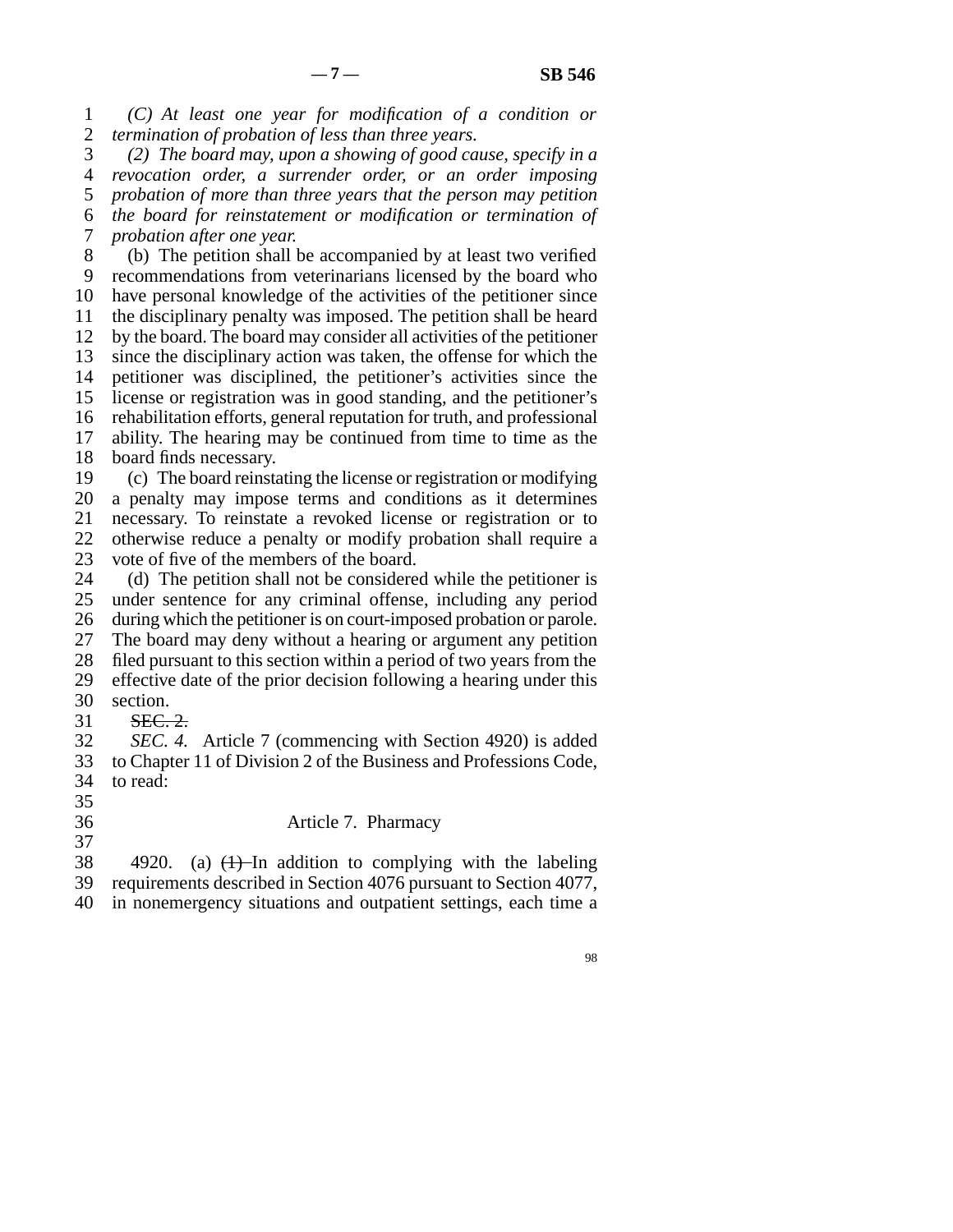line 1 veterinarian prescribes, administers, dispenses, or furnishes a line 2 *dangerous* drug or *prescription* medicine, *as described in Section* 3 *4022, to an animal patient, the veterinarian shall offer to provide* 4 the client with counseling and pharmaceutical literature prepared 5 by the pharmaceutical laboratory or a brief handout prepared by line 6 the veterinarian. The handout shall be based on accredited 7 professional sources and publications and shall be in the most line 8 simple and nonacademic language. *client, or his or her authorized* line 9 *representative, a consultation that includes the following* 10 *information*: 11  $(2)$  The veterinarian or authorized representative shall provide 12 the counseling to the best of his or her ability, knowledge, and 13 availability of information, but neither the veterinarian nor the 14 authorized representative shall be liable for the veracity and 15 completeness of the information provided in the literature or 16 handout if it is information obtained through a pharmaceutical 17 laboratory or is based on accredited professional sources and 18 publications. For this purpose, the veterinarian or authorized 19 representative shall provide the client with a printed disclaimer 20 explaining the lack of liability for the information in the literature 21 or handout if it is obtained under those circumstances and the client 22 shall sign the disclaimer.<br>23  $(3)$  Unless there is a life (3) Unless there is a life-threatening warning or a critical update 24 about the drug or medicine, a client may decline to receive the counseling, literature, or handout. counseling, literature, or handout. 26 (4) The counseling, literature, and handout shall include all of the following information: the following information: 28  $(A)$ 29 (1) The name *and description* of the drug or medicine, what it 30 does, and why it is necessary. medicine. 31 (B) How and when to give the drug or medicine to the pet or 32 service animal and for how long. 33  $\left($ C) What to do if a dose is missed. 34 (D) Possible risks and side effects, and what the client should 35 do if they occur. line 36 *(2) Details for preparation and administration to the animal* 37 patient by the client, or his or her authorized representative. line 38 *(3) Route of administration, dosage form, dosage, and duration* 39 *of drug therapy.* line 40 *(4) Directions for proper use and storage.*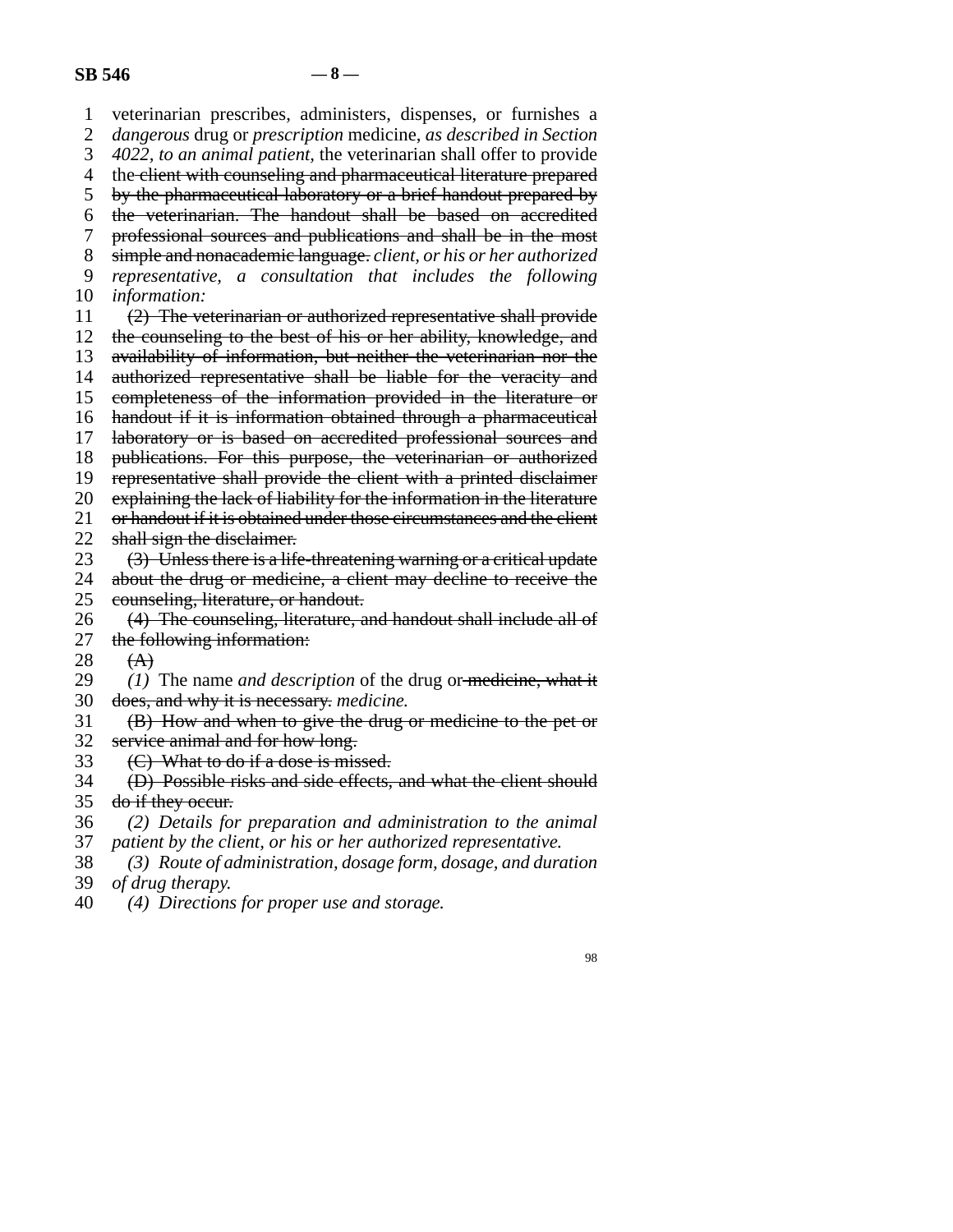line 1 *(5) Actions to be taken in the event of a missed dose.*

 line 2 *(6) Precautions and relevant warnings provided by the drug's* 3 *manufacturer, including common severe adverse effects or*  line 4 *interactions that may be encountered and adverse interactions* 5 with other medications, including those available with or without

line 6 *prescriptions.*

 $7 \quad \textcirc{E}$ 

line 8 *(7)* An explanation of whether the drug or medicine is standard,

9 long acting, or extended release and the possible additional risks

10 for a long-acting or extended release drug or medicine in case of

11 adverse effects. *effects due to prolonged systemic drug or medicine* 12 *clearance*.

13 (F) Whether the new drug or medicine and the prescribed dosage<br>14 are appropriate for the pet or service animal's age. weight, and are appropriate for the pet or service animal's age, weight, and

15 kidney and liver function.

 $16$  (G) Whether the new drug or medicine will work safely with 17 other drugs, medicines, or supplements.

 $18$  (H)

19 (8) Foods or activities that should be avoided while giving the 20 drug or medicine.

21 (9) *Drug prescription refill information.* 

22  $(5)$   $(A)$ <br>23  $(b)$  For

(b) For injections, the counseling *consultation* shall be provided

24 before the injection is administered to the pet or service animal.<br>25 *animal patient*. *animal patient.* 

26 (B) If a long-acting or extended release drug or medicine is to

27 be administered, the client shall also be counseled before the

28 injection about the difference between standard and long-acting

29 or extended release drugs or medicines. This counseling may

30 include, but is not limited to, explaining adverse reactions due to

31 prolonged systemic drug or medicine clearance of long-acting 32 drugs or medicines in such a way that the client understands that

33 once the animal is injected there is no way to retrieve the drug or

34 medicine.

35 (6) The literature or handout shall be provided in readable-sized 36 font.

line 37 *(c) A veterinarian shall provide along with the consultation*

38 *pharmaceutical literature or written information, when available,* 

39 *if requested by the client, or his or her authorized representative.*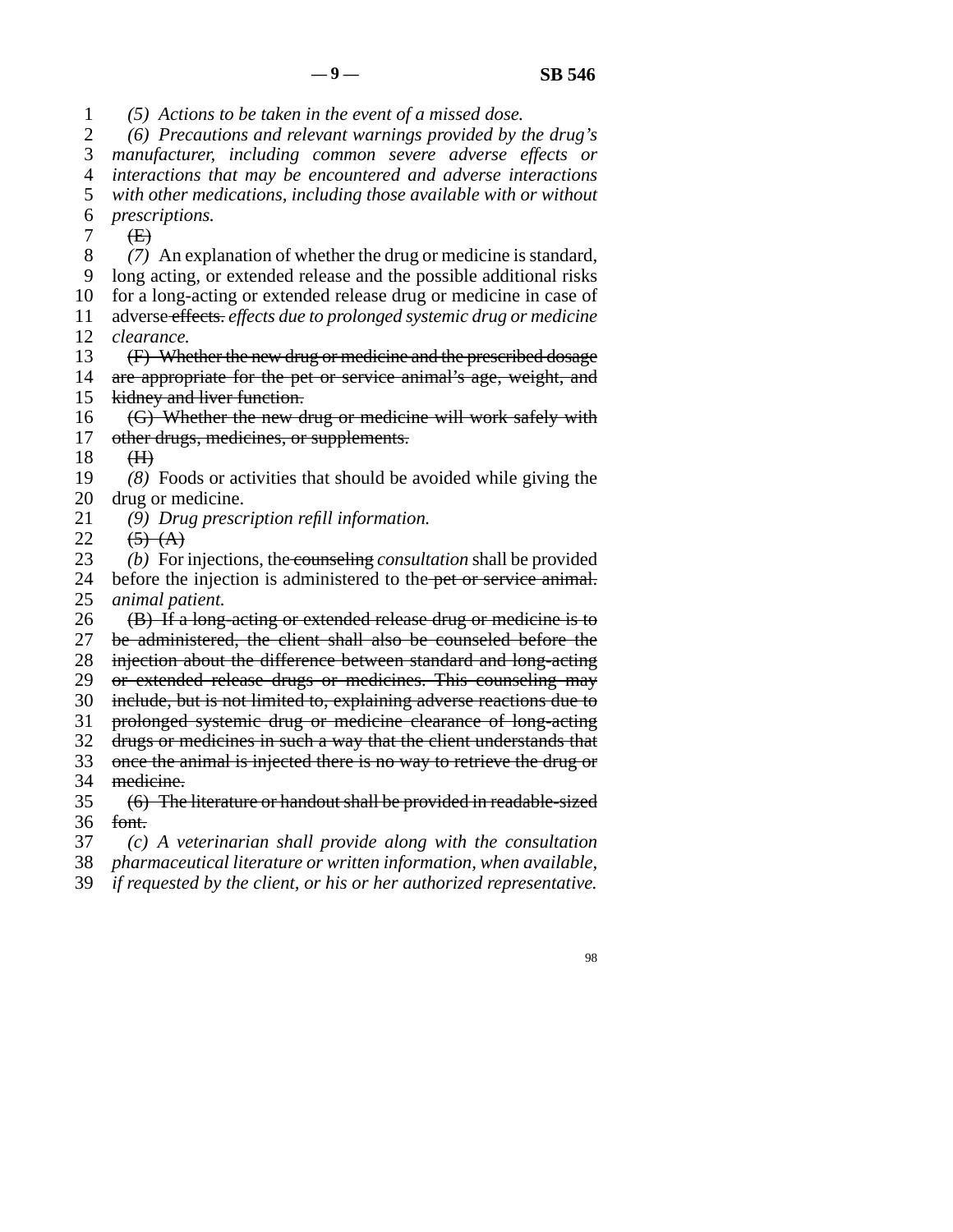| $\mathbf{1}$   |                                                                                                           |
|----------------|-----------------------------------------------------------------------------------------------------------|
| $\overline{2}$ | (b) At the discretion of the veterinarian, the counseling,<br>literature, or handout may be provided by a |
| 3              | (d) A veterinarian may delegate the task of providing the                                                 |
| $\overline{4}$ | consultation and literature or written information to a registered                                        |
| 5              | veterinary technician or veterinary assistant who is employed by                                          |
| 6              | and working under the supervision of the veterinarian. his or her                                         |
| 7              | supervision.                                                                                              |
| 8              | $(e)$ (1) The literature or handout may be provided electronically                                        |
| 9              | or in any other format using available technology as long as it                                           |
| 10             | allows the client to confirm the material was received.                                                   |
| 11             | (2) The literature or handout shall be available to clients in                                            |
| 12             | English and may also be provided in Spanish and in any other                                              |
| 13             | language appropriate for the veterinary practice.                                                         |
| 14             | (3) The literature or handout shall also be provided to clients                                           |
| 15             | with special needs or disabilities in an easily accessible format,                                        |
| 16             | such as, but not limited to, a large-sized font.                                                          |
| 17             | (4)                                                                                                       |
| 18             | (e) The counseling <i>consultation</i> may be provided to the elient                                      |
| 19             | client, or his or her authorized representative, through a telephone                                      |
| 20             | consultation by the veterinarian or his or her authorized                                                 |
| 21             | representative who has access to the pet or service animal's animal                                       |
| 22             | patient's record.                                                                                         |
| 23             | (f) Subdivisions (a) and (b) shall not apply if the client, or his                                        |
| 24             | or her authorized representative, declines or refuses the                                                 |
| 25             | consultation or elects to have a prescription filled at a location                                        |
| 26             | other than the registered veterinary premises. If a consultation is                                       |
| 27             | not provided, that fact shall be recorded in the client's record.                                         |
| 28             | (d)                                                                                                       |
| 29             | $(g)$ (1) In every veterinary practice, there shall be prominently                                        |
| 30             | posted in a place conspicuous to, and readable by, clients a poster                                       |
| 31             | in English, Spanish, and in any other appropriate languages for                                           |
| 32             | the veterinary practice notifying clients about all of the information                                    |
| 33             | described in subdivision (a). conspicuous location a poster                                               |
| 34             | indicating that the consultation specified in subdivisions $(a)$ and                                      |
| 35             | (b) must be offered to the client, or his or her authorized                                               |
| 36             | representative. The heading of the poster shall read "NOTICE TO                                           |
| 37             | CONSUMERS". As an alternative to the poster format, the poster                                            |
| 38             | information may also be displayed using a video screen or any                                             |
| 39             | other format using available technology.                                                                  |